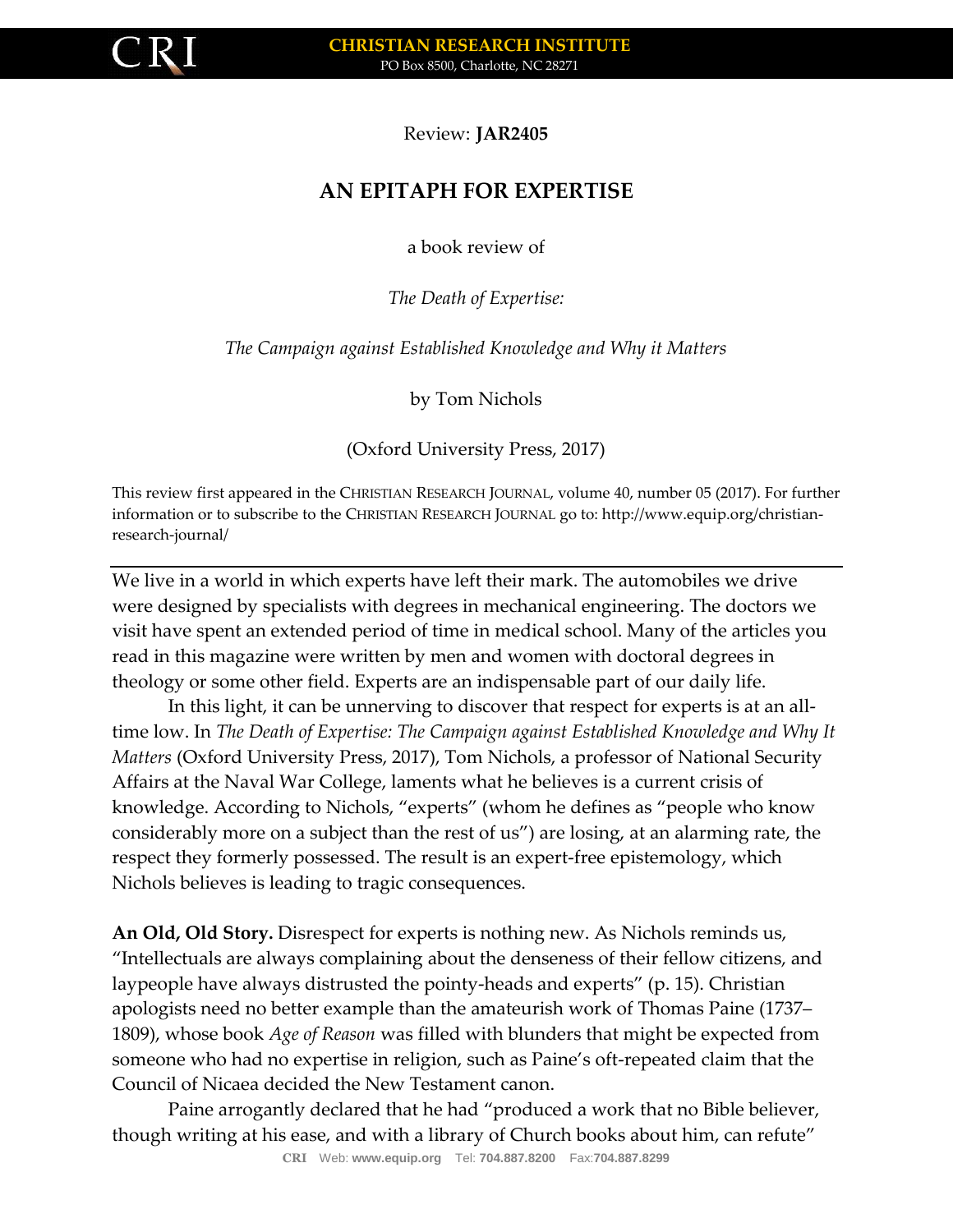(*Age of Reason*, preface to Part II). Such ribald ignorance, coupled with arrogant disdain for experts, is not new. What is new, according to Nichols, is the degree to which nonexperts are *defiantly* ignorant and openly hostile to experts, such that we now see an "aggressive replacement of expert views or established knowledge with the insistence that every opinion is as good as every other" (20).

**What Killed Expertise?** What has inspired the advent of an expert-free epistemology? Nichols suggests several factors at work, all of which will be familiar to the apologist.

The first factor is the human ego, which fosters attitudes that result in defensiveness in the presence of experts. As a result of this tendency, we fall into mental errors such as *confirmation bias*, the tendency to seek out information that confirms our beliefs while ignoring or minimizing information that conflicts with our beliefs (47). These tendencies are so strong that, in the face of contravening expertise, some will fall for the "Dunning effect" (43), which makes people think that they are more intelligent and informed than they really are.<sup>1</sup> A nonexpert may be so defensive about his views that he will hold on to any ridiculous yet comforting claim, regardless of the facts presented. This is represented by the popularity of conspiracy theories, which appeal to those who "have a hard time making sense of a complicated world and who have no patience for less dramatic explanations" (56). The runaway popularity of books by "9/11 truthers," and of films such as *Zeitgeist,* speak to this tendency.<sup>2</sup>

A second factor is what Nichols calls the "commodification of education" (72). Where formerly college was seen as a way to become better educated and learn selfdiscipline, it is now sold as a product, and students are treated as customers or clients. As a result, college students are insulated and coddled, having an inordinate sense of entitlement. Nichols relates examples of students who told him that if they did not make an A in Nichols's class, it was only because Nichols was a poor teacher (78). Meanwhile, there has been an epidemic of low-quality colleges that are little more than "glorified high schools" at the undergraduate level, while their doctoral programs are so bad that "they themselves [the college] would never hire their own graduates" (75). These colleges literally offer degrees that are not worth the paper they are printed on.

A third factor is the ease of spreading misinformation by way of modern communications media. Nichols fingers all the usual suspects in this regard, such as Wikipedia, but he notes that even normally reputable sources can spread erroneous claims. Among other examples, Nichols provides one of interest to the Christian apologist: *The New York Times*, one of the most widely read newspapers today, in 2013 mistakenly described Easter as a celebration of Jesus' resurrection directly into heaven. (136).

**On the Same Level?** A final and arguably most important factor referenced by Nichols is that the Internet has acted as a great leveler that has fostered the illusion that experts and nonexperts are on equal footing. Nichols describes a "Google-fueled, Wikipediabased, blog-sodden collapse of any division between professionals and laypeople, students and teachers, knowers and wonderers" (3). Easy access to facts allows Internet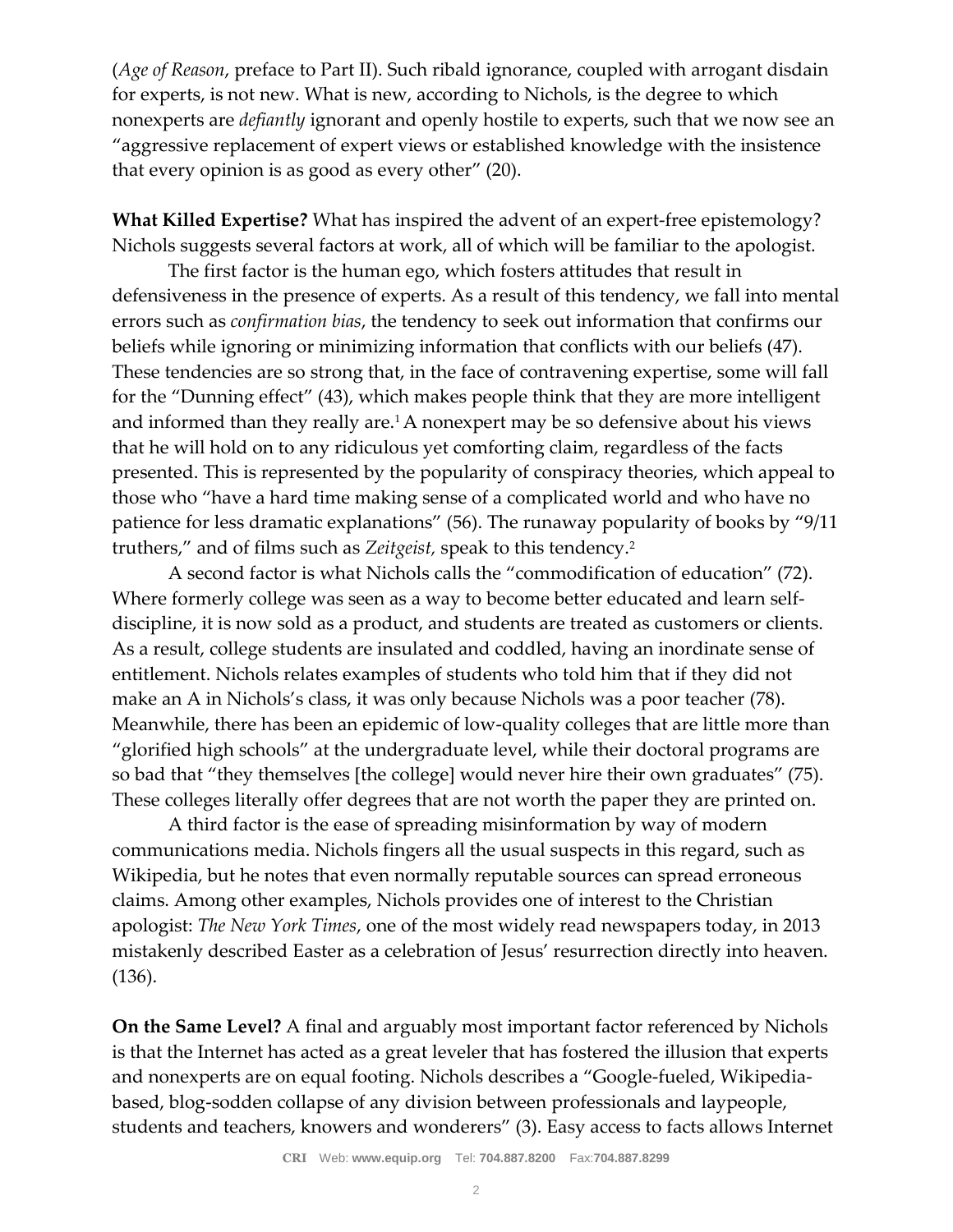surfers to "mimic intellectual accomplishment by indulging in an illusion of expertise provided by a limitless supply of facts" (106).

On the Internet, all users communicate using the same tools. The same Twitter service used by a high school student to broadcast their thoughts on global warming is also used by the current president of the United States to express his thoughts on the same subject. This equality of setting can lead nonexperts to assume that experts are no more respectable than anyone else. Nichols describes the experience of Dan Kaszeta, one of the world's leading experts on chemical weapons. Kaszeta answered a general call on Twitter from a young college student who was having difficulty finding information on sarin, a toxic substance used in nerve gas. Rather than being grateful for Kaszeta's offers of assistance, the student dismissed Kaszeta's corrections of her errors regarding sarin and rewarded him with a stream of crackling vituperations. She was so insulted by Kaszeta's attempts to correct her errors that she refused to so much as look up his name to confirm that Kaszeta was an expert on sarin (83–84).

The leveling of expertise can be found also in the world of apologetics. Mike Licona has a doctoral degree in New Testament studies, and he frequently debates other academics. Yet he was recently asked to debate Matt Dillahunty, an atheist and Internet personality with training in computer software design. The pull of the debate was that Dillahunty was a popular figure, and the debate was taking place in Dillahunty's hometown of Austin, Texas.

The debate arranged between Licona and Dillahunty reflects a distressing trend toward intellectual leveling. It is only because Dillahunty is a popular figure that he was reckoned worthy to debate a scholar with a doctoral degree. Similarly, Nichols laments the influence of celebrities such as Gwyneth Paltrow and Jim Carrey who use their fame as a platform to dispense dangerous medical advice (116–17). This advice is accessible to millions of people worldwide who are all too ready to trust an actor who presents them with a quicker, simpler, and more pleasant answer than their physician.

To further complicate the picture, supporters of the expert-free epistemology will seek out and make much of instances in which experts were in error or changed their minds. For example, Nichols notes that experts at one time thought thalidomide was safe, until it was determined to be the cause of birth defects. As Nichols reminds us, however, while miscues by experts may get a lot of press, they are far from typical. "Experts being wrong on occasion about certain issues is not the same thing as experts being wrong consistently on everything" (23). Experts are still "more often right than wrong," and those who appeal to isolated errors by a few experts as a reason to ignore *all* experts are merely creating a loophole to allow themselves to do and believe what they have already decided.

**Lessons for Apologists.** For Nichols, the great dangers of the expert-free epistemology lie in the political realm, or in conspiracy theories about vaccines. Nevertheless, Nichols's central theme is critical for the practice of apologetics. The authority of experts lies at the heart of apologetics. The apologist inevitably must rely on the testimony of a wide variety of experts, be they archaeologists, New Testament scholars, or textual